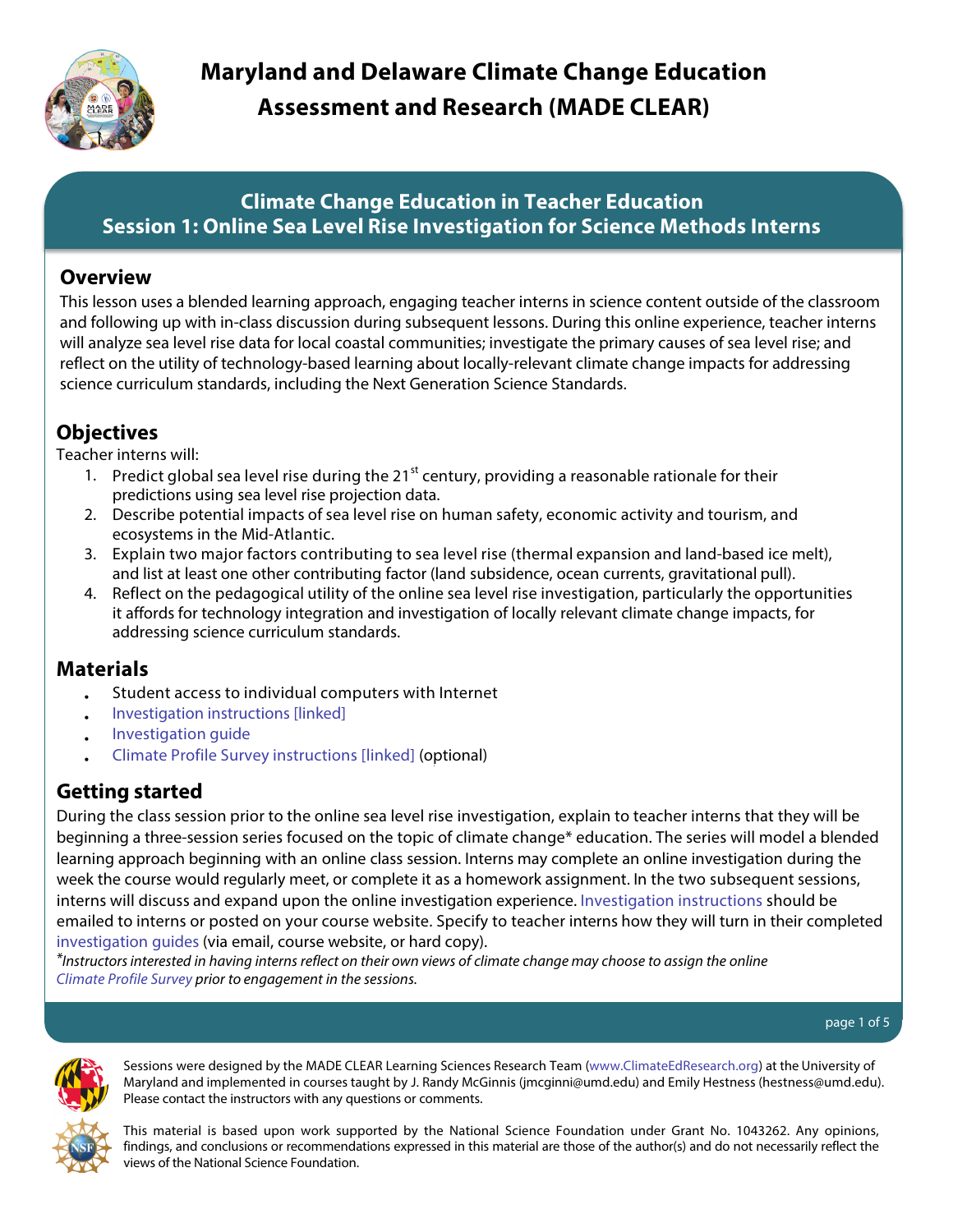#### **Procedure**

Note: The steps below describe the online investigation experience that teacher interns will complete, as guided by the 5 E lesson plan framework. These steps will be self-explanatory to interns as they engage in the online investigation; the course instructor simply provides the [investigation](#page-3-0) instructions.

## **Engage**

Teacher interns go to the online investigation website at [http://www.climateedresearch.org/science](http://www.climateedresearch.org/science-methods/sea-level-rise/)[methods/sea-level-rise](http://www.climateedresearch.org/science-methods/sea-level-rise/) to begin. Here, they are reminded of their roles as learners (investigating sea level rise in the Mid-Atlantic) as well as future teachers (reflecting on the utility of online tools, such as this investigation, for teaching science content). Teacher interns select a geographic area to investigate: Assateague, MD or Rehoboth Beach, DE. They are then prompted to respond to the following question in their investigation guide:

Write down three things (or more) you already know about sea level rise (e.g., why it's happening, factors causing it, impacts on communities and ecosystems).

Responses to this question can help course instructors gain insight into teacher interns' prior knowledge of sea level rise.

Teacher interns are presented with some general information about the geography of their selected Mid-Atlantic location (Assateague, MD or Rehoboth Beach, DE).

## **Explore**

Teacher interns examine a graph from the National Climate Assessment that depicts various global sea level rise projection scenarios for the 21<sup>st</sup> century. They are asked to consider which projections are likely the most relevant, noting that some do not take ice melt (a major contributor to sea level rise) into account.

On their investigation guide, teacher interns respond to the questions:

- How much will global sea levels rise by 2100? Use the graph with sea level rise scenarios to inform your response.
- What was your reasoning for choosing this amount you listed above? Was there anything that made it difficult to predict sea level rise for 2100?

Having explored global sea level rise projection scenarios, teacher interns then examine sea level rise projections for their selected Mid-Atlantic location. They look at a map that provides satellite imagery of the features of their coastal location, as well as an interactive map depicting the extent of sea level rise for different projections at this geographic location.

In their investigation guides, teacher interns make observations about potential local impacts of sea level rise on:

- Human safety
- Economic activity and tourism
- **Ecosystems**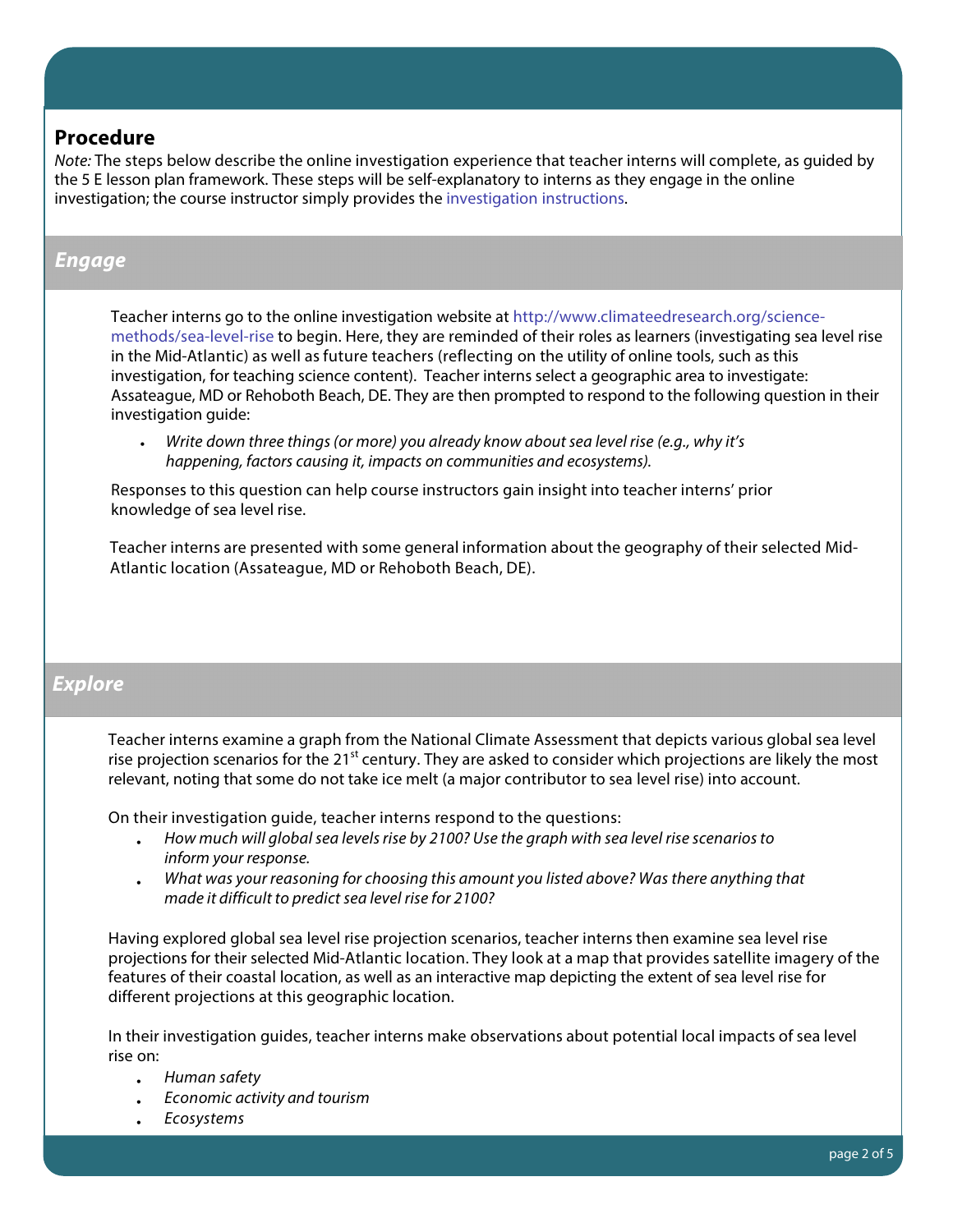#### **Explain**

Next, teacher interns are introduced to the science behind sea level rise. Two primary reasons for sea level rise are presented:

- 1) Ice is melting and flowing into the world's oceans.
- 2) Water in oceans is expanding (thermal expansion).

Teacher interns read descriptions of these phenomena and view a short video animation demonstrating thermal expansion at the molecular level.

Other factors contributing to sea level rise are briefly introduced, including land subsidence (a factor or particular importance in the Mid-Atlantic), ocean currents, and the gravitational pull of large ice sheets.

#### **Elaborate**

Having been introduced to the science content related to sea level rise, teacher interns are prompted to consider strategies for teaching the topic. In their investigation guides, teacher interns respond to the questions:

- Now that you have experienced an example of an online science learning experience, what ideas do you have about using technology to support your students' science learning?
- How might you teach your students about locally relevant issues related to environmental sustainability (e.g., climate change and its local impacts)?
- Throughout this module the NGSS Connection box on the left of your screen provided climate change related standards. How would you foresee using these climate change related standards in your own teaching?

#### **Evaluate**

Provide teacher interns with instructions for turning in their completed investigation guides. The responses provided in the investigation guides can be used to assess teacher interns' progress toward learning objectives 1, 2, and 4 listed above. Their understanding of the primary causes of sea level rise can be assessed during subsequent in-class discussions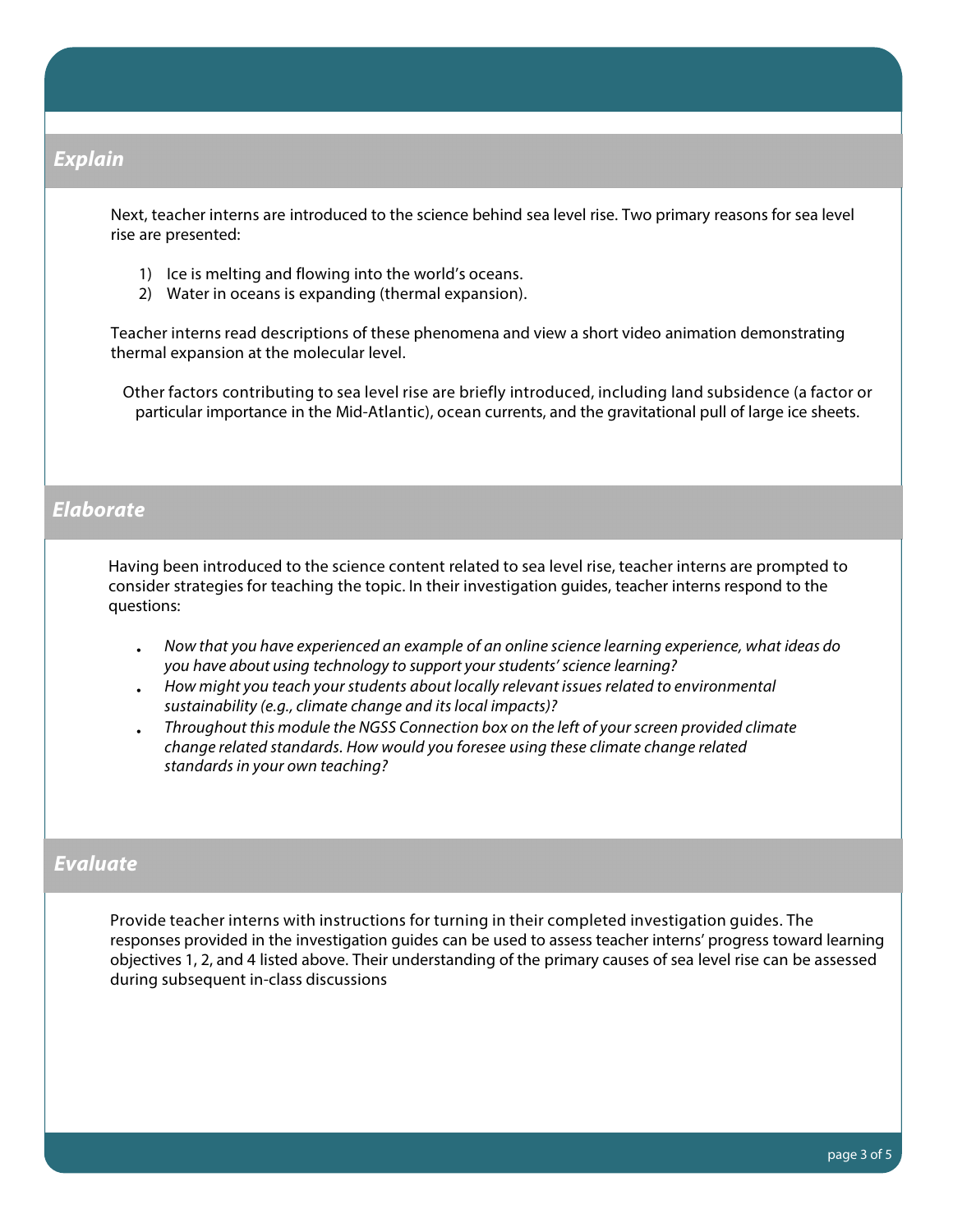## **Investigation Instructions for Teacher Interns**

<span id="page-3-0"></span>Visit the website at [http://www.climateedresearch.org/sea-level-rise/science-methods](http://www.climateedresearch.org/science-methods/sea-level-rise/) to complete the online investigation.

As you move through the online investigation, complete the accompanying [investigation](http://www.climateedresearch.org/science-methods/sea-level-rise/investigation-guide.pdf) guide, providing thorough responses to each question. **You will need to save your completed PDF investigation guide document to your computer or flash drive** in order to turn it in.

Note: You will also see questions related to technology-based education pedagogy (next to the bolded text that says **Teacher Perspective**). These questions are for your own reflection, but you do not need to write down responses.

We will debrief at our next in-class meeting. If you have any questions, please do not hesitate to email me.

[Back to top](#page-0-0)